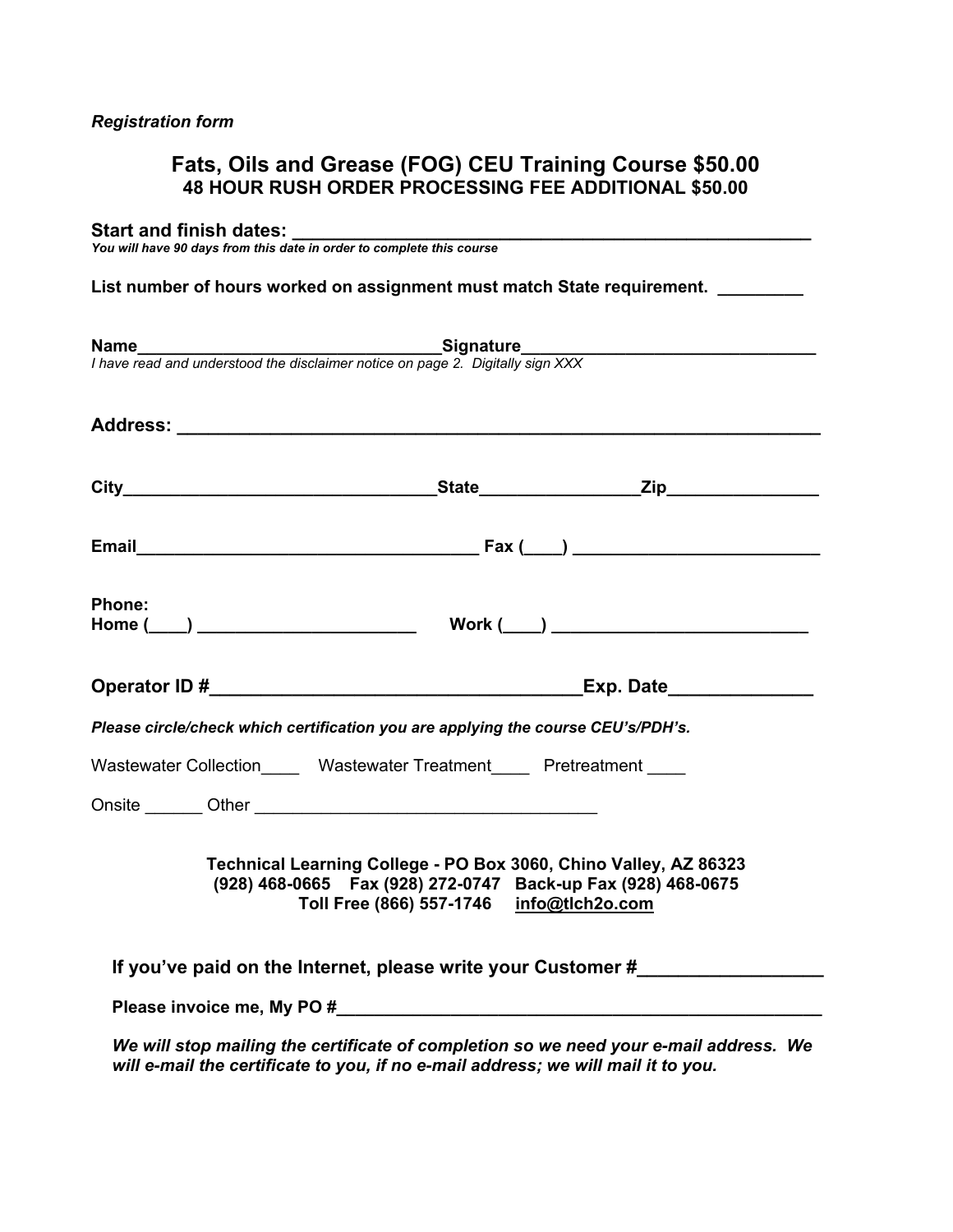## **DISCLAIMER NOTICE**

I understand that it is my responsibility to ensure that this CEU course is either approved or accepted in my State for CEU credit. I understand State laws and rules change on a frequent basis and I believe this course is currently accepted in my State for CEU or contact hour credit, if it is not, I will not hold Technical Learning College responsible. I also understand that this type of study program deals with dangerous conditions and that I will not hold Technical Learning College, Technical Learning Consultants, Inc. (TLC) liable for any errors or omissions or advice contained in this CEU education training course or for any violation or injury caused by this CEU education training course material. I will call or contact TLC if I need help or assistance and double-check to ensure my registration page and assignment has been received and graded.

**State Approval Listing Link,** check to see if your State accepts or has pre-approved this course. Not all States are listed. Not all courses are listed. If the course is not accepted for CEU credit, we will give you the course free if you ask your State to accept it for credit.

**Professional Engineers;** Most states will accept our courses for credit but we do not officially list the States or Agencies. Please check your State for approval.

# **State Approval Listing URL…**

*<http://www.abctlc.com/downloads/PDF/CEU%20State%20Approvals.pdf>*

*You can obtain a printed version of the course manual from TLC for an additional \$129.95 plus shipping charges.* 

# **AFFIDAVIT OF EXAM COMPLETION**

I affirm that I personally completed the entire text of the course. I also affirm that I completed the exam without assistance from any outside source. I understand that it is my responsibility to file or maintain my certificate of completion as required by the state or by the designation organization.

## **Grading Information**

In order to maintain the integrity of our courses we do not distribute test scores, percentages or questions missed. Our exams are based upon pass/fail criteria with the benchmark for successful completion set at 70%. Once you pass the exam, your record will reflect a successful completion and a certificate will be issued to you.

## **Rush Grading Service**

If you need this assignment graded and the results mailed to you within a 48-hour period, prepare to pay an additional rush service handling fee of \$50.00. This fee may not cover postage costs. If you need this service, simply write RUSH on the top of your Registration Form. We will place you in the front of the grading and processing line.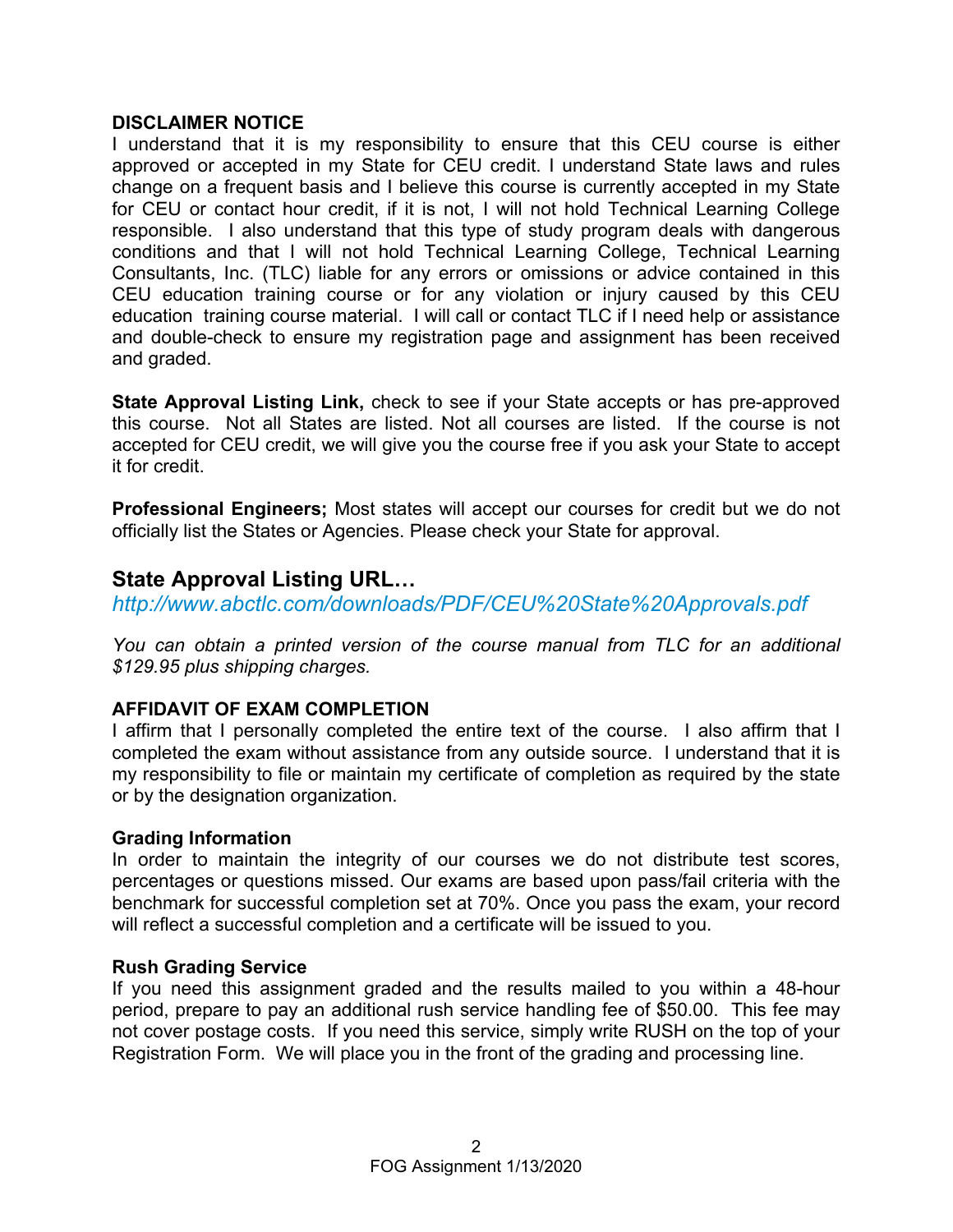# **CERTIFICATION OF COURSE PROCTOR**

Technical Learning College requires that our students who takes a correspondence or home study program course must pass a proctored course reading, quiz and final examination. The proctor must complete and provide to the school a certification form approved by the commission for each examination administered by the proctor.

**Instructions**. When a student completes the course work, fill out the blanks in this section and provide the form to the proctor with the examination.

Name of Course: **Name of Course:** 

Name of Licensee: **Name of Licensee:** 

**Instructions to Proctor**. After an examination is administered, complete and return this certification and examination to the school in a sealed exam packet or in pdf format.

I certify that:

- 1. I am a disinterested third party in the administration of this examination. I am not related by blood, marriage or any other relationship to the licensee which would influence me from properly administering the examination.
- 2. The licensee showed me positive photo identification prior to completing the examination.
- 3. The enclosed examination was administered under my supervision on **Example 2.** The licensee received no assistance and had no access to books, notes or reference material.
- 4. I have not permitted the examination to be compromised, copied, or recorded in any way or by any method.
- 5. Provide an estimate of the amount of time the student took to complete the assignment.

Time to complete the entire course and final exam.

Notation of any problem or concerns:

Name and Telephone of Proctor (please print):

Signature of Proctor

 $\overline{a}$ 

 $\overline{a}$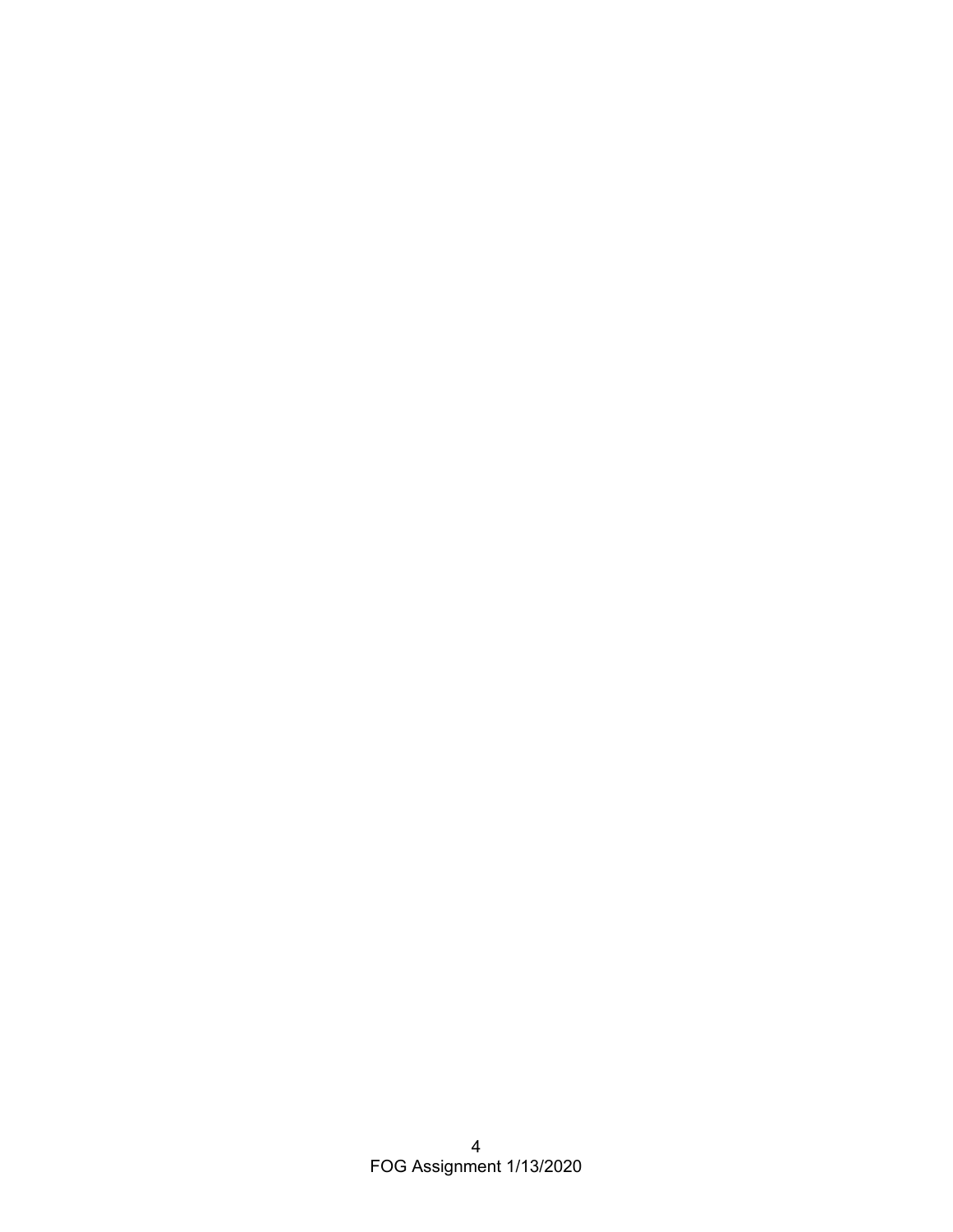# **FOG Answer Key**

**Name\_\_\_\_\_\_\_\_\_\_\_\_\_\_\_\_\_\_\_\_\_\_\_\_\_\_\_\_\_\_\_\_\_\_\_\_**

**Phone \_\_\_\_\_\_\_\_\_\_\_\_\_\_\_\_\_\_\_\_\_\_\_\_\_\_\_\_\_\_\_\_\_\_\_** 

**Did you check with your State agency to ensure this course is accepted for credit?** 

**You are responsible to ensure this course is accepted for credit. No refunds. Method of Course acceptance confirmation. Please fill this section** 

| Website | <b>Telephone Call</b>                               | Email | Spoke to |  |
|---------|-----------------------------------------------------|-------|----------|--|
|         | Did you receive the approval number, if applicable? |       |          |  |

What is the course approval number, if applicable? \_\_\_\_\_\_\_\_\_\_\_\_\_\_\_\_\_\_\_\_\_\_\_\_\_\_\_\_\_

*You can electronically complete this assignment in Adobe Acrobat DC.* 

Please Circle, Bold, Underline or X, one answer per question. A **felt tipped pen** works best.

| 1. $AB$     | 17. A B     | 33. A B C D |
|-------------|-------------|-------------|
| 2. A B      | 18. A B C D | 34. A B     |
| 3. ABCD     | 19. A B C D | 35. A B C D |
| 4. ABCD     | 20. A B C D | 36. A B C D |
| 5. A B C D  | 21. A B     | 37. A B     |
| 6. A B      | 22. A B C D | 38. A B C D |
| 7. ABCD     | 23. A B     | 39. A B C D |
| 8. A B      | 24. A B C D | 40. A B C D |
| 9. ABCD     | 25. A B     | 41. A B     |
| 10.A B      | 26. A B C D | 42. A B C D |
| 11.A B      | 27. A B C D | 43. A B     |
| 12.ABCD     | 28. A B C D | 44. A B     |
| 13.A B C D  | 29. A B     | 45. A B     |
| 14. A B C D | 30. A B C D | 46. A B     |
| 15.ABCD     | 31. A B C D | 47. A B     |
| 16.AB       | 32. A B C D | 48. A B C D |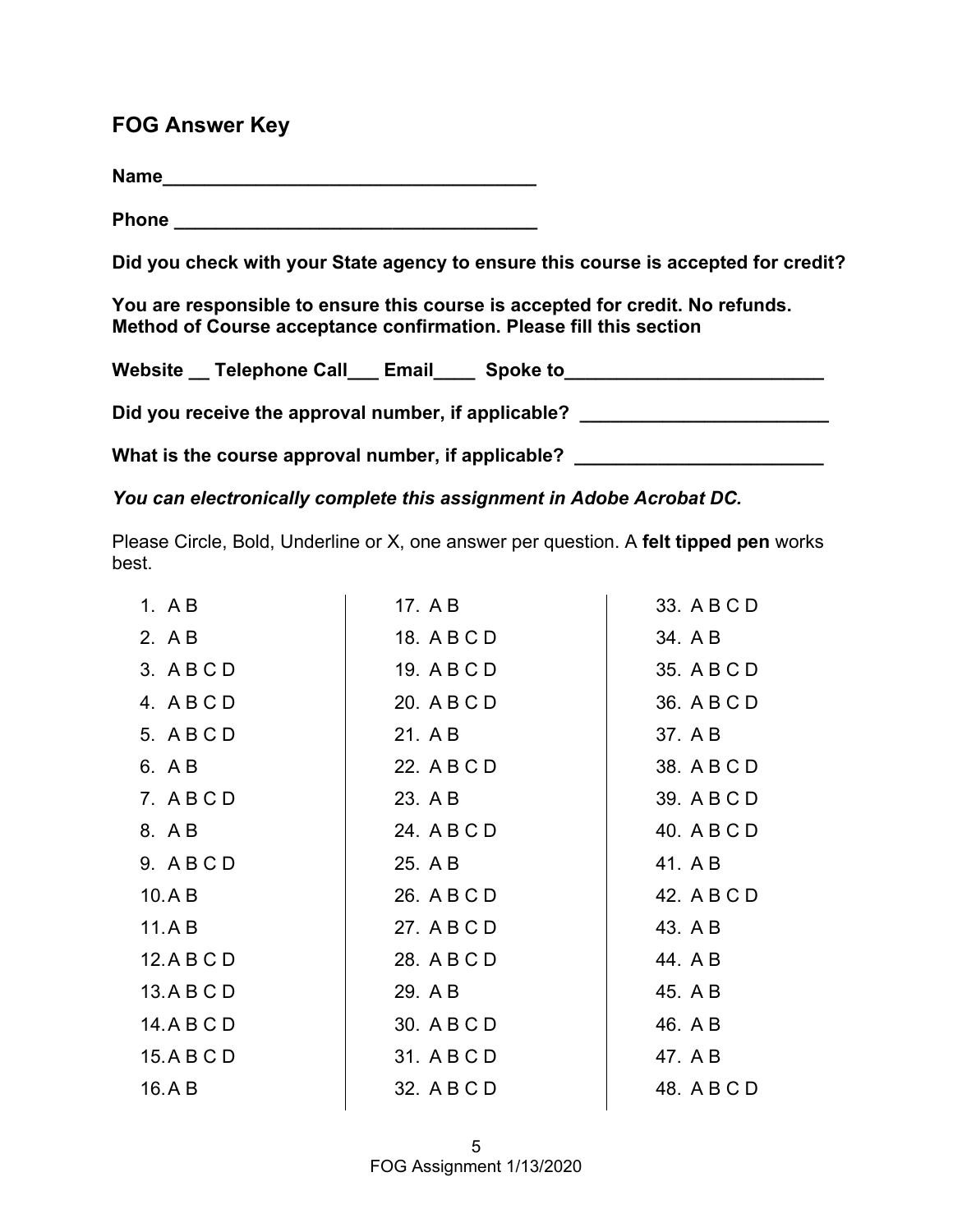| 49. A B C D | 57. A B     | 65. A B C D |
|-------------|-------------|-------------|
| 50. A B C D | 58. A B     | 66. A B C D |
| 51. A B C D | 59. A B     | 67. A B C D |
| 52. A B C D | 60. A B     | 68. A B     |
| 53. A B C D | 61. A B C D | 69. A B C D |
| 54. A B C D | 62. A B C D | 70. A B C D |
| 55. A B C D | 63. A B C D |             |
| 56. A B C D | 64. A B C D |             |
|             |             |             |

I understand that I am 100 percent responsible to ensure that TLC receives the Assignment and Registration Key and that it is accepted for credit by my State or Providence. I understand that TLC has a zero tolerance towards not following their rules, cheating or hostility towards staff or instructors. I need to complete the entire assignment for credit. There is no credit for partial assignment completion. My exam was proctored. I will contact TLC if I do not hear back from them within 2 days of assignment submission. I will forfeit my purchase costs and will not receive credit or a refund if I do not abide with TLC's rules. I will not hold TLC liable for any errors, injury, death or non-compliance with rules. I will abide with all federal and state rules and rules found on page 2.

#### **Please Sign that you understand and will abide with TLC's Rules.**

# **\_\_\_\_\_\_\_\_\_\_\_\_\_\_\_\_\_\_\_\_\_\_\_\_\_\_\_\_\_\_\_\_\_\_\_\_\_\_\_\_\_\_\_\_\_\_\_\_\_\_\_\_\_\_ Signature**

*Please write down any questions you were not able to find the answers or that have errors.*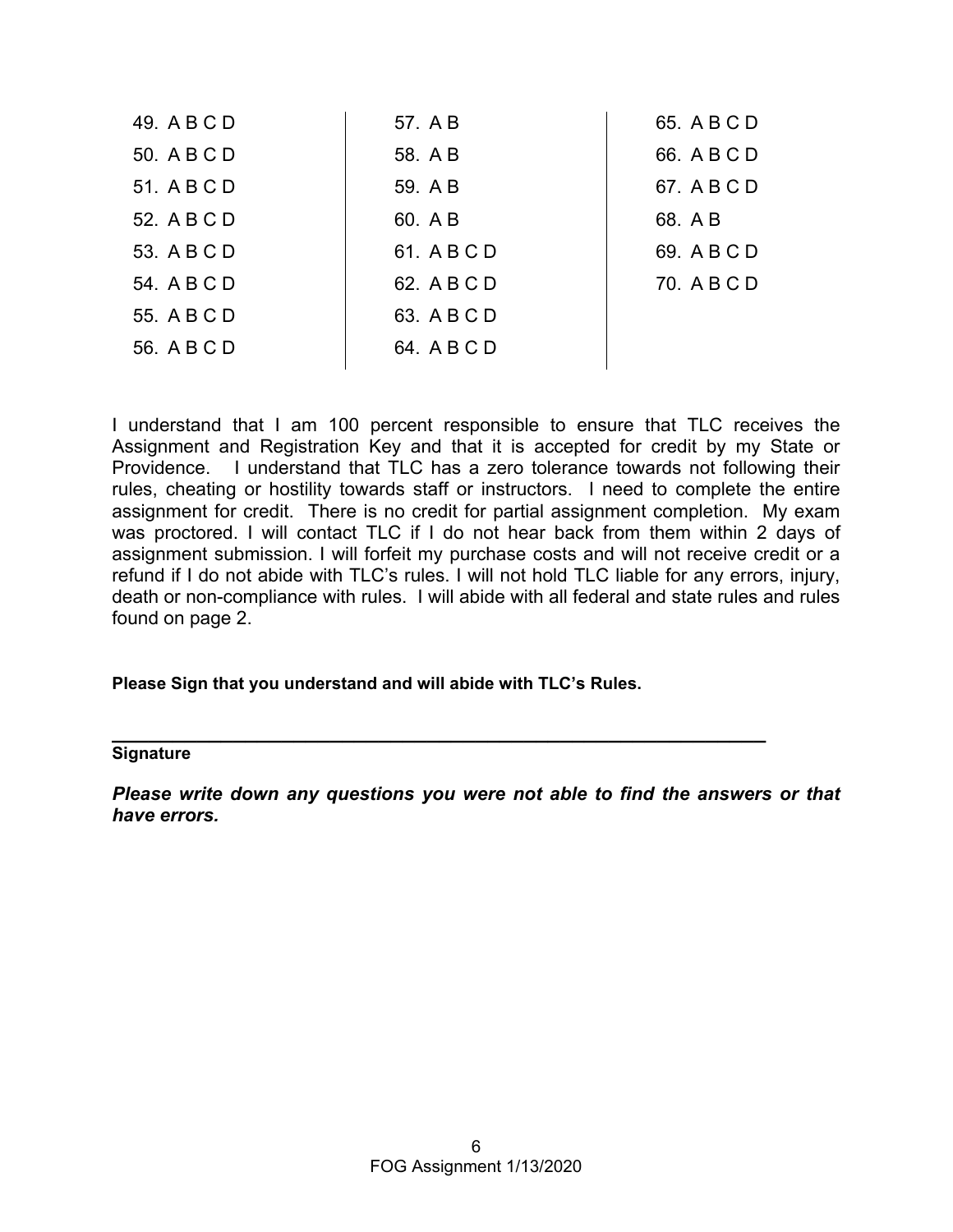# **FOG CEU TRAINING COURSE**

# **CUSTOMER SERVICE RESPONSE CARD**

| NAME: NAME:                                                                                                            |  |  |
|------------------------------------------------------------------------------------------------------------------------|--|--|
|                                                                                                                        |  |  |
| PLEASE COMPLETE THIS FORM BY CIRCLING THE NUMBER OF THE<br><b>APPROPRIATE ANSWER IN THE AREA BELOW.</b>                |  |  |
| 1. Please rate the difficulty of your course.<br>Very Easy 0 1 2 3 4 5 Very Difficult                                  |  |  |
| 2. Please rate the difficulty of the testing process.<br>Very Easy 0 1 2 3 4 5 Very Difficult                          |  |  |
| 3. Please rate the subject matter on the exam to your actual field or work.<br>Very Similar 0 1 2 3 4 5 Very Different |  |  |
|                                                                                                                        |  |  |
| 5. What would you do to improve the Course?                                                                            |  |  |
| How about the price of the course?                                                                                     |  |  |
| Poor________ Fair ______ Average ______ Good_____ Great______                                                          |  |  |
| How was your customer service?                                                                                         |  |  |
| Poor Fair Average Good Great                                                                                           |  |  |
| Any other concerns or comments.                                                                                        |  |  |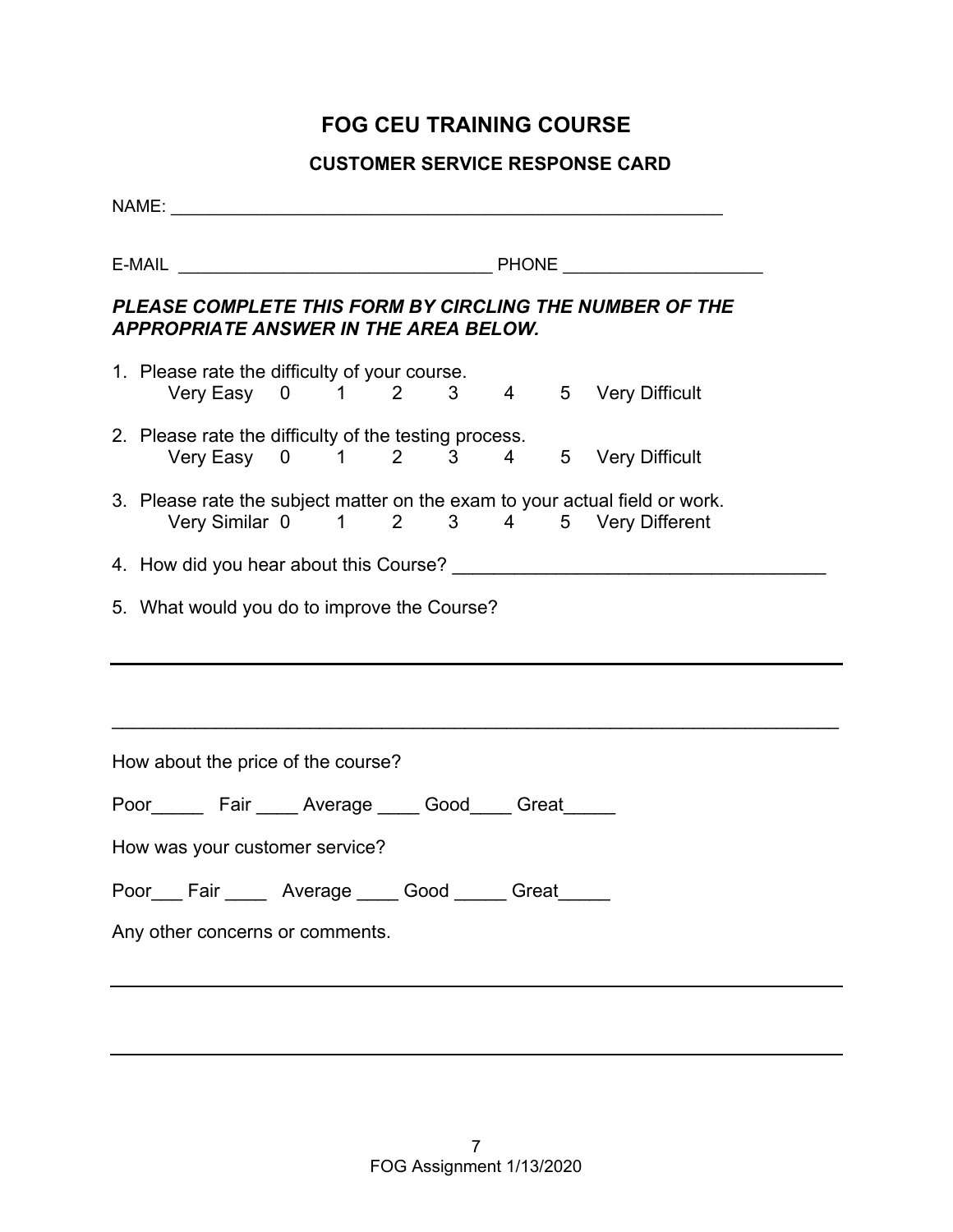# **When Finished with Your Assignment**

## **REQUIRED DOCUMENTS**

Please scan the **Registration Page, Answer Key, Survey and Driver's License** and email these documents to [info@TLCH2O.com.](mailto:info@TLCH2O.com) 

#### **IPhone Scanning Instructions**

If you are unable to scan, take a photo of these documents with your **iPhone** and send these photos to TLC, info@TLCH2O.com.

## **FAX**

If you are unable to scan and email, please fax these to TLC, if you fax, call to confirm that we received your paperwork. **(928) 468-0675** 

## **Rush Grading Service**

If you need this assignment graded and the results mailed to you within a 48-hour period, prepare to pay an additional rush service handling fee of \$50.00. This fee may not cover postage costs. If you need this service, simply write RUSH on the top of your Registration Form. We will place you in the front of the grading and processing line. Thank you…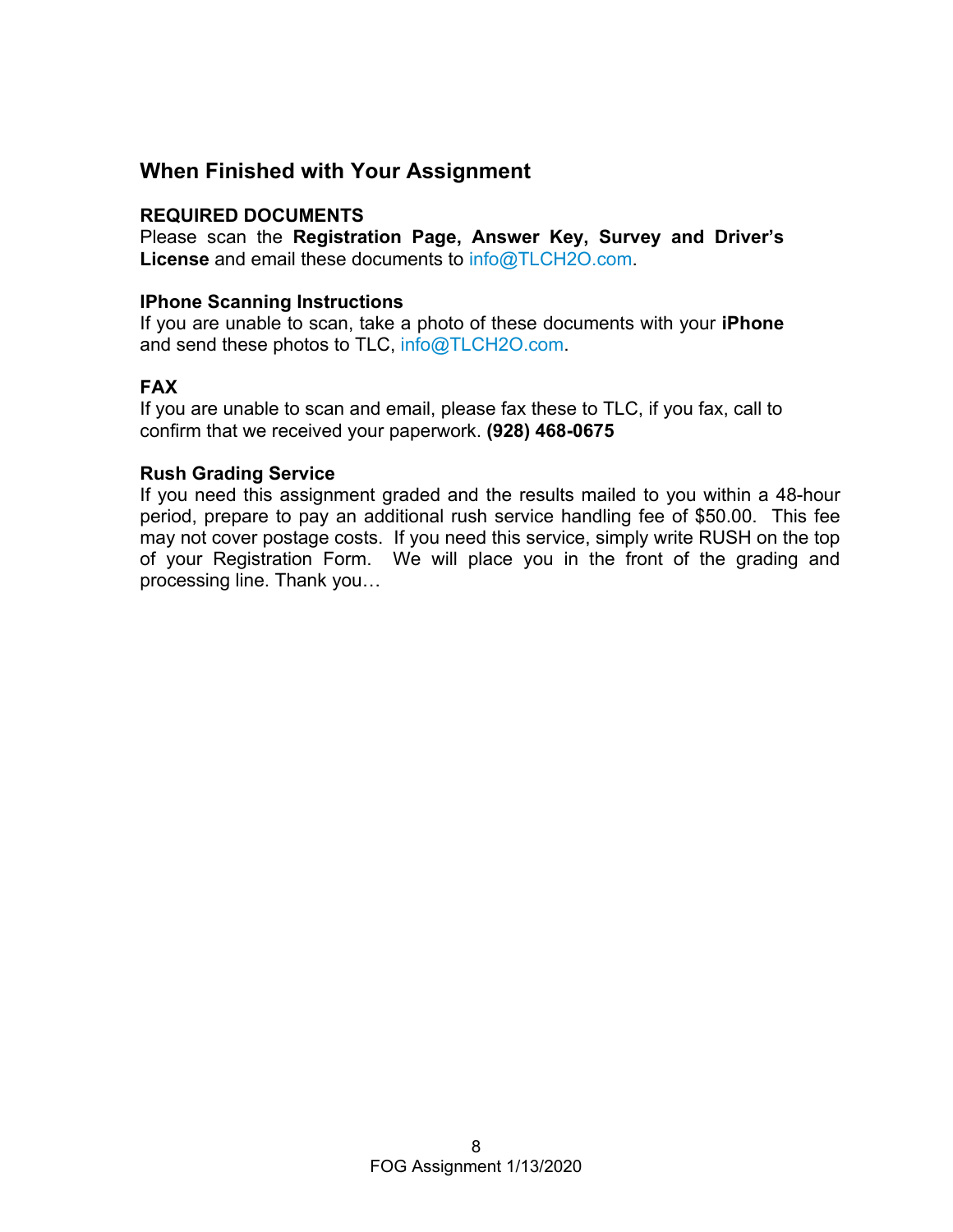# **FOG CEU Training Course Assignment**

You'll have 90 days from the start of this assignment to successfully complete it with a score of 70%. If you should need any assistance, please call or e-mail the Student Service Department, please e-mail all concerns and the final test to TLC.

*You are expected to circle the correct answer on the enclosed answer key. Please include your name and address on your exam. The answer key is in the front. There are no intentional trick questions.* 

You can e-mail or fax your Answer Key along with the Registration Form to TLC.

#### **Controlling Fats, Oils, and Grease Discharges from Food Service Establishments All of the answers must be in accordance to the Course Manual.**

1. Commercial food preparation establishments with inadequate grease controls is the chief method that FOG gets into our sewer collection system.

A. True B. False

2. Sewer backups and overflows will occur on streets, properties and even in customers' homes and/or businesses are caused because of improper disposal of fats, oils and grease.

A. True B. False

3. Ponds, streams or rivers will be contaminated due to **Example 2** and will also impact the environment negatively.

- A. Sewer backup(s) C. Management Practices (MPs)
- B. Overflow(s) D. None of the above

#### **Food Service Establishments (FSEs)**

4. Because of the amount of grease used in cooking, and the same a significant source of fats, oil and grease (FOG).

- A. Sewer system infiltration C. Food Service Establishments (FSEs)
- B. Customer(s) Inflow D. None of the above

5. To assist improper handling and disposal of FOG **Example 20** are generally developed to assist restaurants and other FSEs with instruction and compliance.

- A. CSO/SSO C. POTW Commercial FOG Program
- B. POTWs D. None of the above

6. Through implementation of Best Management Practices (BMPs), establishments should be able to significantly reduce the amount of FOG that goes down their drains. Best Management Practices

(BMPs) will minimize back-ups and help business owners comply with the POTW's requirements.

A. True B. False

7. According to the text, the \_\_\_\_\_\_\_\_\_\_\_\_\_\_\_\_\_\_\_\_\_\_\_\_\_\_\_\_\_ can handle properly disposed wastes, but to work effectively, sewer systems need to be properly maintained, from the drain to the treatment plant.

- 
- A. Vactor **C. POTW's sewer system**
- B. Honey pumpers **D. None of the above**

(S) means the answer may be plural or singular in nature.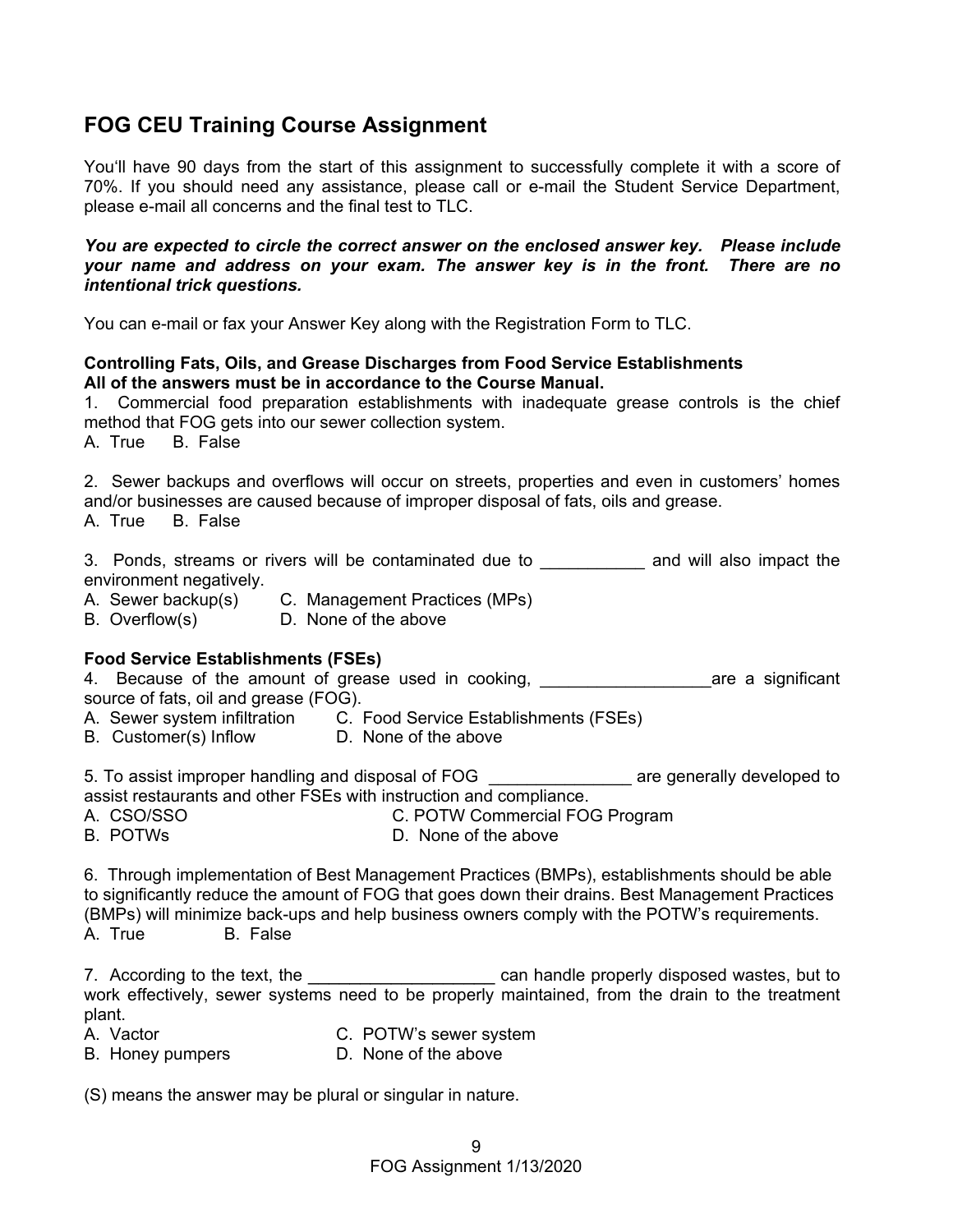8. Because our sewer system is fragile, the sewer system cannot handle liquid waste, and therefore should not be put down the drain.

A. True B. False

9. Proper sewer disposal by commercial establishments is required by  $\qquad \qquad \ldots$ 

A. Law C. POTW's recommendations

B. Best management advice (BMAs) D. None of the above

#### **Environmental problem with FOG sewers**

10. Grease balls are formed by various solids that enters the sewer system eventually solidifies. The various sizes of these grease balls can range in size from molecules to grapes and must be removed periodically.

A. True B. False

11. Customer(s) complaints about the maintenance of the collection systems and/or treatment plants is the best method handle or treat FOG effectively.

A. True B. False

12. The repair or replacement of their damaged property caused by FOG creating

can also cost customers thousands of dollars for the repair or replacement of their damaged property.

- A. Infiltration C. Exfiltration
- B. Sewer backup(s) D. None of the above

#### **Controlling FOG discharges**

13. According to the text, FOG wastes are generated at **the as a supproducts from food** preparation activities.

A. FSEs C. Customer service

B. POTWs D. None of the above

14. There are generally two FOG captured on-site broad categories:

A. Yellow grease and grease trap waste C. Soft and Hard

B. White grease and grease waste **D.** None of the above

15. Food service establishments can adopt a variety of The Constall or install interceptor/collector devices to control and capture the FOG material before discharge to the collection system.

- A. Customer service C. Best management practices
- B. POTWs Rules D. None of the above

16. Instead of discharging yellow grease to POTWs, food service establishments usually accumulate this grease for pick up by consolidation service companies for re-sale or re-use in the manufacture of tallow, animal feed supplements, bio-fuels, or other products.

A. True B. False

17. The POTW collection system may require that certain food service establishments install interceptor/collector devices in order to accumulate grease onsite and prevent it from entering the POTW collection system.

A. True B. False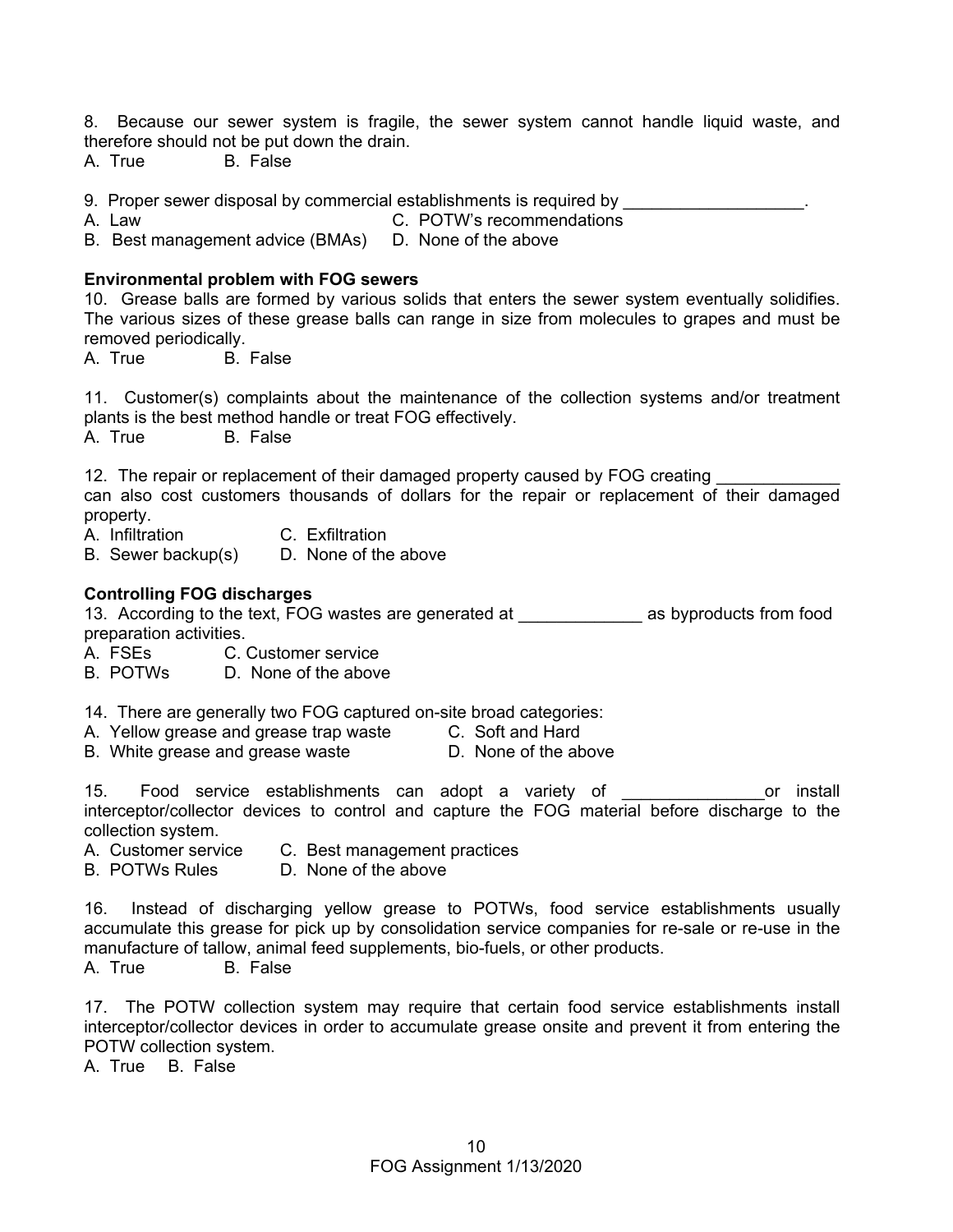#### **Keeping Fats, Oils, and Grease out of the Sewer System**

18. Manholes can overflow into parks, yards, streets, and storm drains, allowing FOG to contaminate local waters, including drinking water. Exposure to untreated wastewater is a publichealth hazard and is an

- A. EPA violation C. EPA NOV recommendation
- B. OSHA violation D. None of the above

19. As the FOG builds up, it restricts the flow in the pipe and can cause

- A. Infiltration C. Exfiltration
- B. Overflow and clogging D. None of the above

#### **POTWs control methods for FOG discharges from FSEs**

20. There are many different devices, methods and procedures i.e., proper design, installation, and maintenance procedures are \_\_\_\_\_\_\_\_\_\_\_\_\_\_\_\_\_\_\_\_for these devices to Control and capture the FOG.

A. Suggested C. Critical

B. Normal D. None of the above

21. It is best that FOG does not separate in a turbulent environment.

A. True B. False

22. Grease interceptor/ collector devices shall be serviced at regular intervals and must be diligent in providing proper maintenance and records.

A. BMPs C. Honey Pumpers

B. FSE D. None of the above

#### **Best Management Practices (BMPs)**

23. Reducing the FOG discharged into its sanitary sewer system is dependent upon the required maintenance frequency for interceptor/collector devices and the amount of FOG the facility generates as well as any best management practices (BMPs) that the establishment implements. A. True B. False

24. Because of required grease interceptor and trap maintenance frequency, an establishment that implements BMPs will realize a **Example 20** benefit.

- A. Financial C. Interceptor/collector device(s)
- B. Odor reduction D. None of the above

#### **Residential and Commercial Guidelines**

25. The minor concern for Capacity, Management, Operations, and Maintenance (CMOM) is the improper disposal of fats, oil and grease (FOG).

A. True B. False

26. To remediate the FOG problem, control authorities have developed entity roogram aimed at eliminating FOG from the sewer system. FOG buildup in sewer lines has many harmful and costly effects.

- A. CSI C. An outreach
- B. Negligence D. None of the above

(S) means the answer may be plural or singular in nature.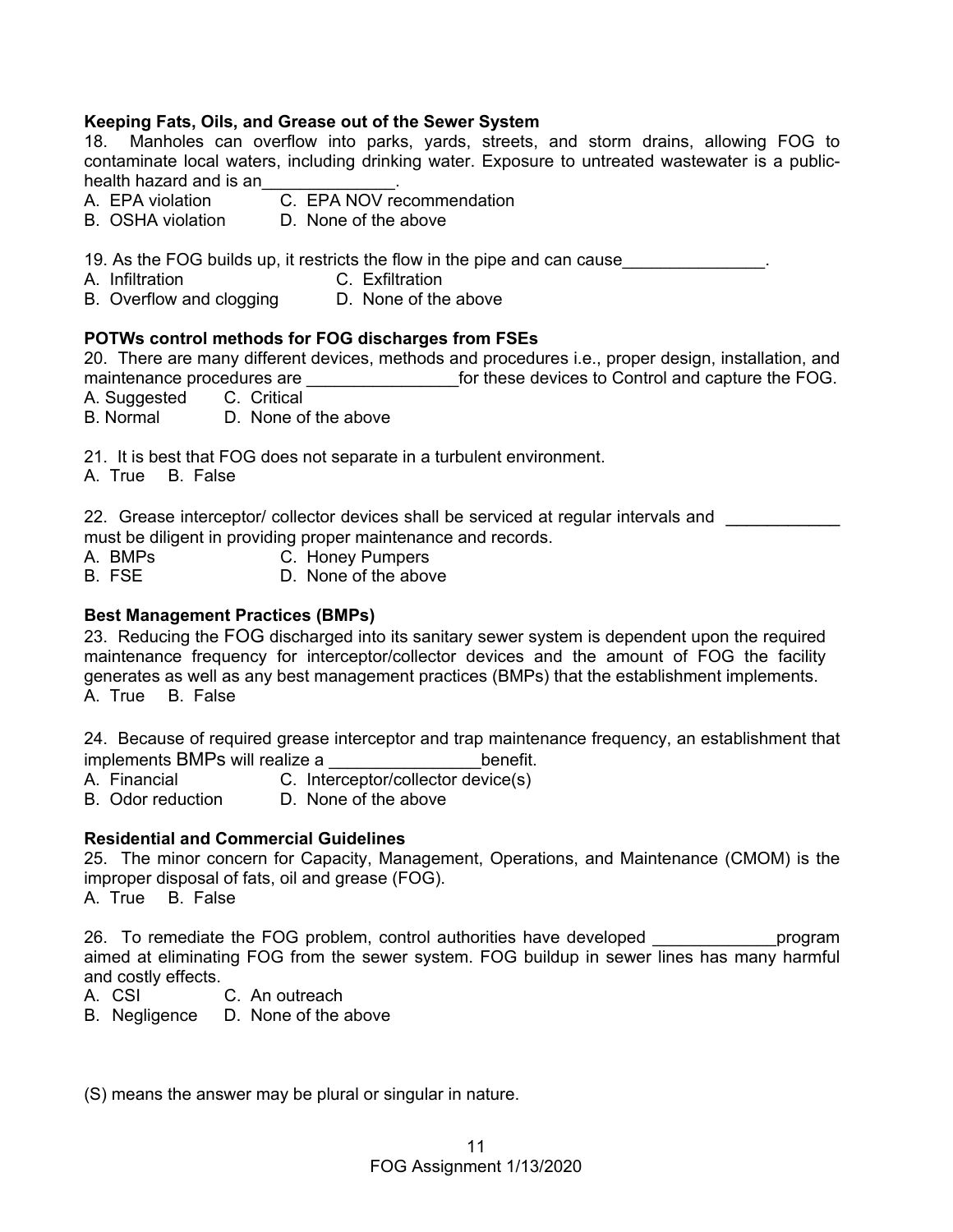- 27. \_\_\_\_\_\_\_\_\_\_\_\_\_\_\_\_\_\_\_into homes create a health hazard as well as an unpleasant mess that can cost hundreds and sometimes thousands of dollars to clean up.
- A. Sewage backflow **C. Sewer backups**
- 
- B. Trash and debris **D.** None of the above
- 

28. According to the text, serious environmental and health conditions are created and can enter certain parts of the POTW, \_\_\_\_\_\_\_\_\_\_\_\_can enter storm drains and flow directly into water bodies and onto beaches creating problems.

- A. Sewage backups **C. FOG**
- B. Trash and debris **D.** None of the above

29. Water and petroleum-based oils can also cause sewer-related problems

A. True B. False

30. Storm sewers need to be kept clean and car washing can often results in entering the storm sewers.

- A. Sewage backups C. Soap and oil residue(s)
- B. Health hazard(s) D. None of the above

31. **Example 1** enters into storm sewers from run-off from your sprinkler, watering hose, or from the rain can carry yard waste.

- A. Fertilizer C. Petroleum-based oil(s)
- B. Negligence D. None of the above
- 32. Littering can cause \_\_\_\_\_\_\_\_\_\_\_\_\_\_\_ to clog catch basins and storm drains.
- A. Sewage backups C. Trash and debris
- B. Health hazard(s)) D. None of the above

33. One million gallons of water can be easily contaminated by simply poring

down a storm drain could contaminate up to

A. A gallon of oil C. Dye

B. FOG D. None of the above

#### **Using best management practices can:**

34. Expensive bills for plumbing and property repairs and losing revenue to emergency shutdowns caused by sewage backups and expensive bills for plumbing and property repairs can be lessened by proper sewer maintenance and compliance.

A. True B. False

35. **Example 25** is the primary cause of sewer problems; this in turn causes the likelihood of lawsuits by nearby businesses over sewer problems.

- A. Backup C. FOG Violation(s)
- B. Negligence D. None of the above

36. Workers or the public can be exposed to \_\_\_\_\_\_\_\_\_\_\_\_\_\_\_\_during a problem, it is best to reduce exposure, thus limiting some lawsuits.

- A. Backup C. Raw sewage
- B. FOG buildup D. None of the above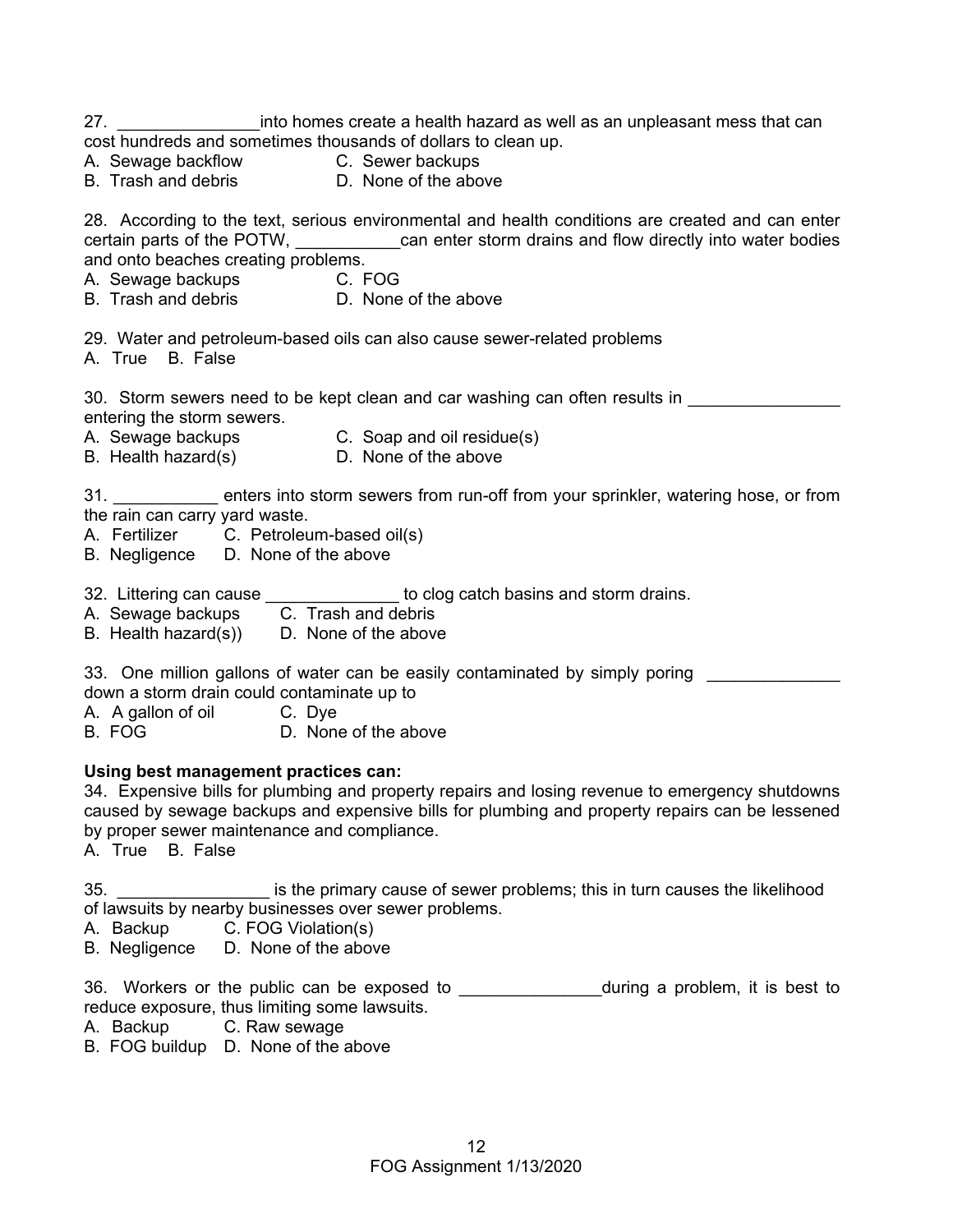37. It is best that the customer increases the number of times they pump and clean their grease interceptors or traps if they are likely to present the system a problem. A. True B. False

38. In order to lessen the likelihood of surcharges from the sewer authority, or chargebacks for repairs to sewer pipes are most likely attributable to customer's

A. Health hazard(s) C. FOG

B. Soap and oil residue(s D. None of the above

#### **Industrial Uses (Fats, Oils, and Grease) Proper Disposal Methods:**

Ways in which a customer can reduce the amounts of FOG that enters the sewer system is by doing the following:

39. Properly maintained and regularly cleaned\_\_\_\_\_\_\_\_\_\_\_\_\_, on a regular basis. (Usually every 6 months they should be pumped out).

A. Grease interceptors or traps C. Tallow bins

B. Infiltration row D. None of the above

40. It is best to \_\_\_\_\_\_\_\_\_\_\_\_\_\_\_\_\_\_\_\_\_\_\_\_from dishes and pans into a garbage bag before placing them into your dishwasher or sink. A. First freeze the grease C. Scrape grease and food residue

B. Wipe small amounts D. None of the above

41. Only dispose of fat and grease in an approved container or by an approved method.

A. True B. False

42. \_\_\_\_\_\_\_\_\_\_\_\_\_\_\_\_\_\_\_\_ or motor oil at a recycling center.

A. Pouring oil(s) C. Recycle used cooking

B. Pour household grease D. None of the above

43. It is best to throw the hardened oil away on trash day by storing the oil in the original container. A. True B. False

44. Mix oils with unscented kitty litter, sawdust or sand to solidify the oil (Avoid scented or disinfectant types of kitty litter as they can react with the oil and cause a fire). A. True B. False

45. Use a paper towel to wipe small amounts of cooking oil, such as meat drippings, and throw the paper towel in the grease interceptor.

A. True B. False

46. Install "No Grease" signs around sinks to remind employees to avoid dumping fry grease and other fat products down the drain when the POTW is watching. A. True B. False

47. After cooling and straining for foreign materials carefully try to pour the oil poured back and it is best to store oil in the original container.

A. True B. False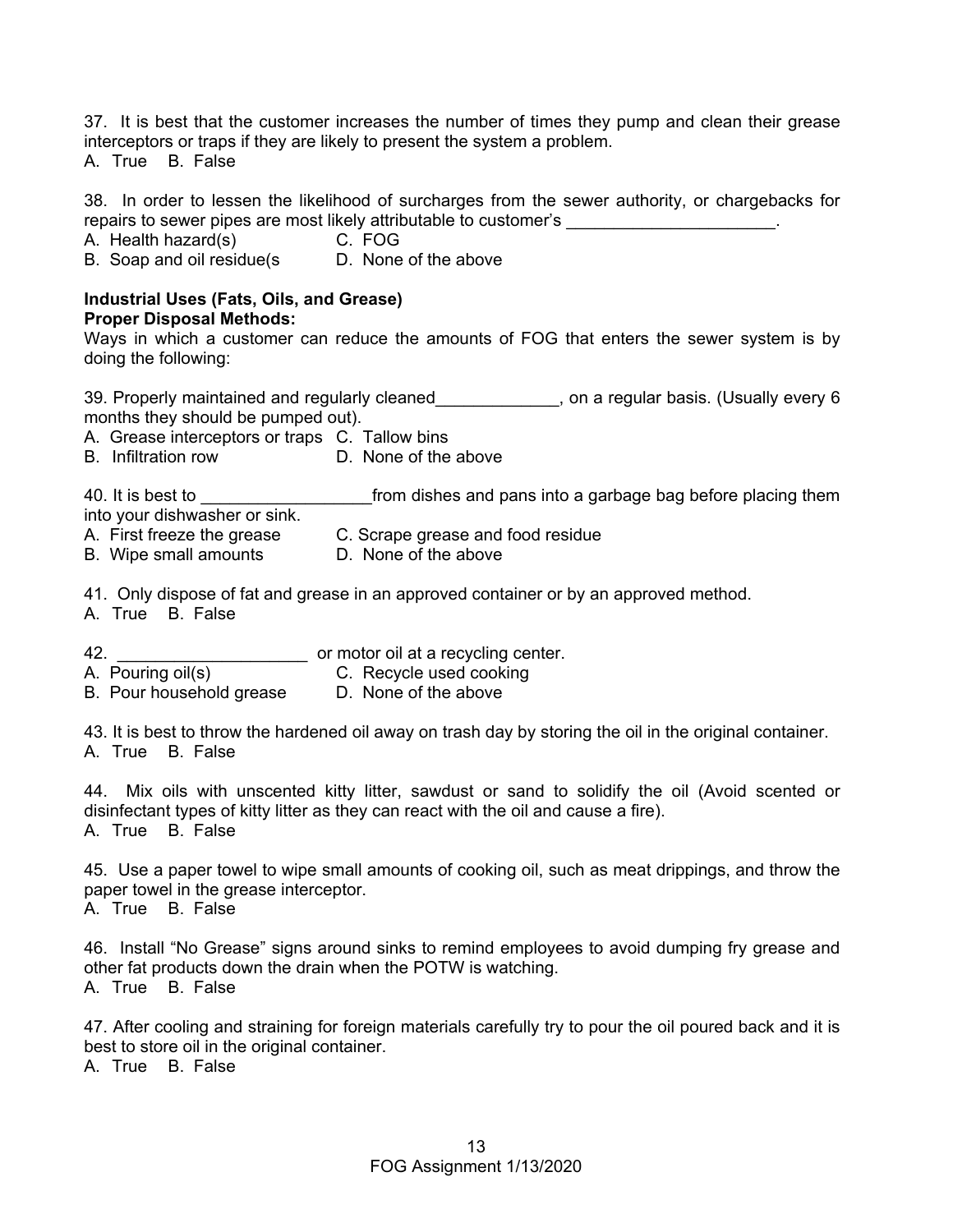#### **Inspection Checklists**

48. Pretreatment programs are developing and using inspection checklists for both food service establishments and \_\_\_\_\_\_\_\_\_\_\_\_\_\_\_\_\_to control FOG discharges.

- A. Customer service C. Pretreatment programs
- B. Municipal pretreatment inspectors D. None of the above

49. EPA expects that blockages from FOG discharges will decrease as incorporate FOG reduction activities into their Capacity, Management, Operations, and Maintenance (CMOM) program and daily practices.

- A. Customer service C. POTWs
- B. EPA D. None of the above

50. \_\_\_\_\_\_\_\_\_\_\_\_\_\_\_\_\_\_\_\_\_are comprehensive, dynamic, utility specific programs for better managing, operating and maintaining sanitary sewer collection systems, investigating capacity constrained areas of the collection system, and responding to SSOs.

A. POTWs C. Pretreatment Program regulations

B. CMOM programs D. None of the above

51. **Example 3** who adopt FOG reduction activities as part of their CMOM program activities are likely to reduce the occurrence of sewer overflows and improve their operations and customer service.

- A. Customer service C. Collection system owners or operators<br>B. FPA C. None of the above
- D. None of the above
- 52. EPA identified typical numeric local limits controlling oil and grease in the range of mg/L to mg/L with 100 mg/L as the most common reported numeric
- pretreatment limit.
- A. 500 to 750 C. 50 to 450
- B. 10 to 100 D. None of the above

53. Grease is problematic because it solidifies, reduces conveyance capacity, and blocks flow."

A. True B. False

54. Controlling FOG discharges will help entitled prevent blockages that affect CSOs and SSOs, which cause public health and water quality problems.

- A. POTWs C. Pretreatment Program regulations
- B. FSEs D. None of the above

55. Controlling FOG discharges from FSEs is an essential element in controlling CSOs and SSOs and ensuring the proper operations for many

- A. POTWs C. Pretreatment Program regulations
- B. FSEs D. None of the above

56. \_\_\_\_\_\_\_\_\_\_\_\_\_\_\_\_\_\_\_provides regulatory tools and authority to state and local POTW pretreatment programs for eliminating pollutant discharges that cause interference at POTWs, including interference caused by the discharge of Fats, Oils, and Grease (FOG) from food service establishments (FSE).

- A. POTWs C. The National Pretreatment Program
- B. FSEs D. None of the above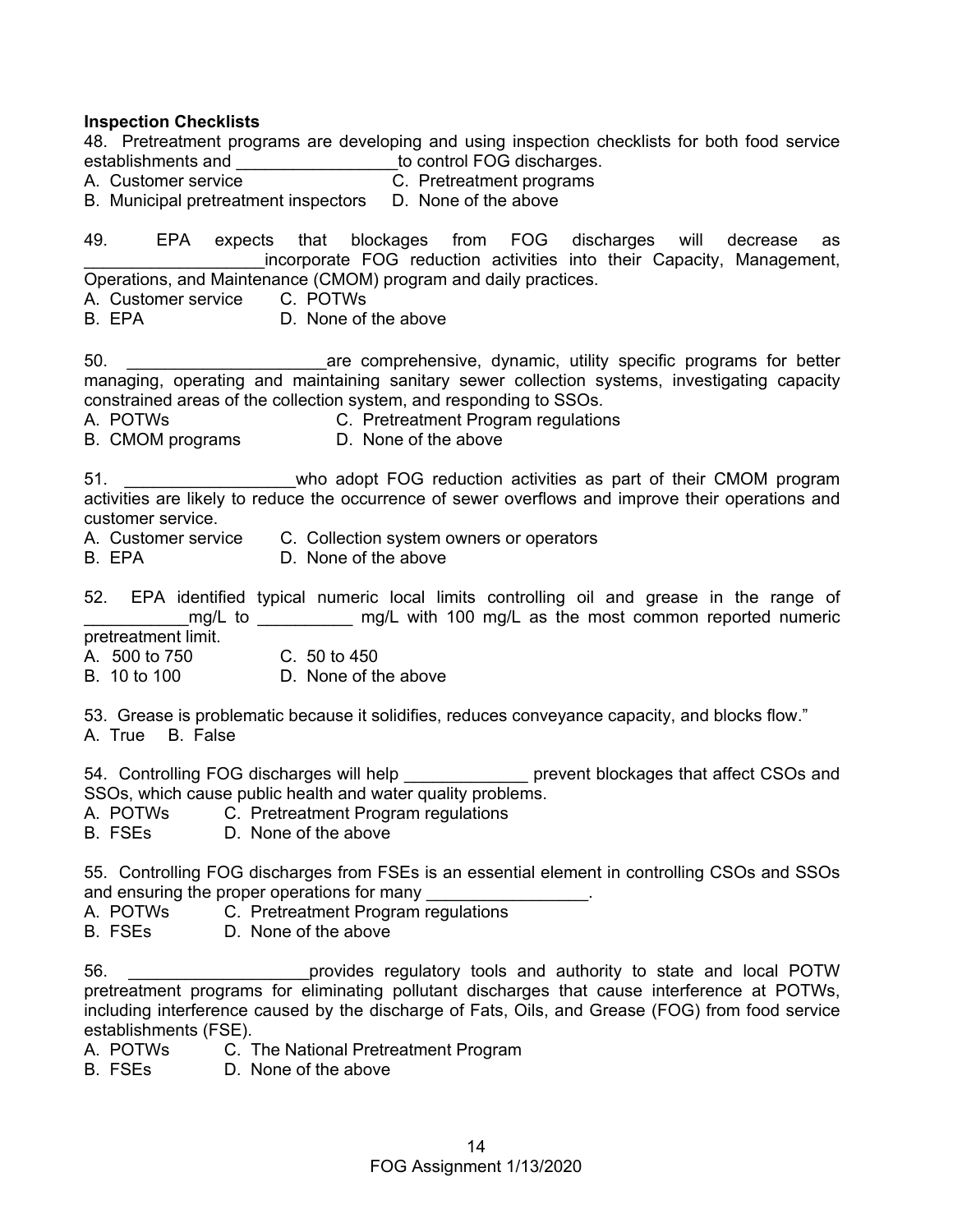57. The Pretreatment Program regulations at 40 CFR 403.5(b)(3) prohibit "solid or viscous pollutants in amounts which will cause obstruction" in the POTW and its collection system. A. True B. False

58. EPA's Report to Congress on combined sewer overflows (CSOs) and sanitary sewer overflows (SSOs) identified that "grease from homes and industrial sources are the most common cause 97% of reported blockages.

A. True B. False

#### **pH Section - Many Inspectors will check the pH of the FOG.**

59. Measurement of pH for aqueous solutions can be done with a glass electrode and a pH meter, or using indicators like strip test paper.

A. True B. False

60. In chemistry, pH is a measure of the acidity or basicity of an aqueous solution. Solutions with a pH greater than 7 are said to be acidic and solutions with a pH less than 7 are basic or alkaline.

A. True B. False

- 61. Pure water has a pH very close to?
- A. 7 C. 7.7
- B. 7.5 D. None of the above

62. Mathematically, pH is the negative logarithm of the activity of the (solvated) hydronium ion, more often expressed as the measure of the?

- A. Electron concentration C. Hydronium ion concentration<br>B. Alkalinity concentration D. None of the above
- B. Alkalinity concentration

63. Which of the following terms for aqueous solutions can be done with a glass electrode and a pH meter, or using indicators?

- A. Primary sampling C. Determining values
- B. Measurement of pH D. None of the above

64. The pH scale is logarithmic and therefore pH is?

- A. An universal indicator C. An excess of alkaline earth metal concentrations
- B. A dimensionless quantity D. None of the above

#### 65. pH is defined as the decimal logarithm of the reciprocal of the  $\Box$  ,  $a_{H^+}$ , in a solution.

- A. Hydrogen ion activity C. Brønsted–Lowry acid–base theory
- B. Acid-base behavior D. None of the above

66. Which of the following terms may be used to measure pH, by making use of the fact that their color changes with pH?

- A. Indicators C. A set of non-linear simultaneous equations
- B. SpectrophotometerD. None of the above

67. Which of the following terms of the color of a test solution with a standard color chart provides a means to measure pH accurate to the nearest whole number?

- A. Universal indicator C. Visual comparison
	-
- B. Colorwheel measurement D. None of the above